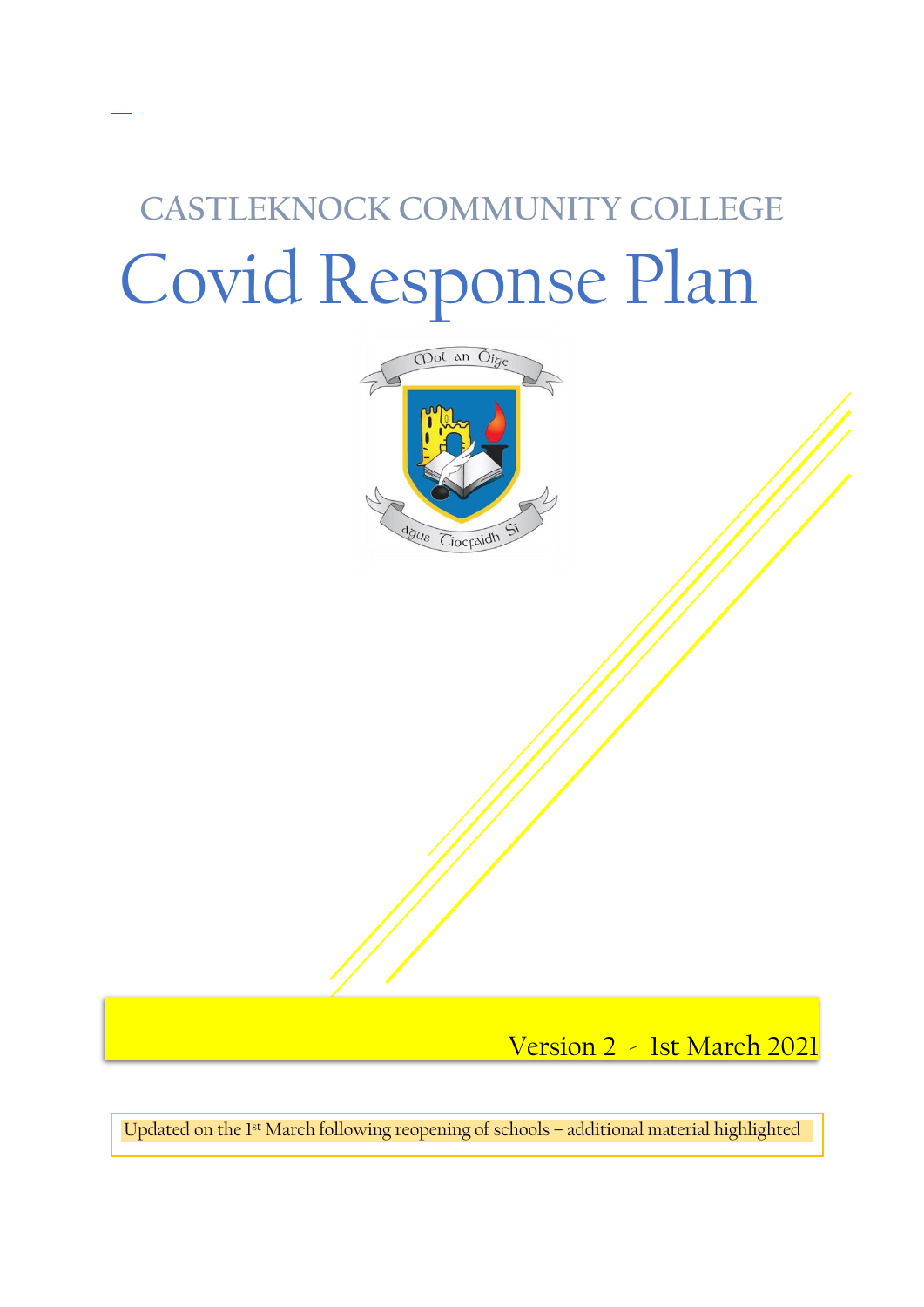# **What is a Covid 19 Response Plan?**

A COVID-19 Response Plan is designed to support the Staff and Board of Management (BOM)/Education Training Board (ETB) in putting measures in place that aim to prevent the spread of COVID-19 in the school environment

The COVID-19 Response Plan details the policies and practices necessary for a school to meet the Government's '*Return to Work Safely Protocol'*, the Department of Education plan for school reopening that will aim to prevent the introduction and spread of COVID-19 in the school environment.

It is important that the resumption of school based teaching and learning and the reopening of schools complies with the public health advice and guidance documents prepared by the Department. Doing so minimises the risk to students, staff and others. The response plan supports the sustainable reopening of school where the overriding objective is to protect the health of staff and students while promoting the educational and development needs of the children in the school. The COVID-19 response plan is a living document and will be updated in line with the public health advice and any other relevant agreement with education partners as appropriate for post primary schools.

In line with the Return to Work Safely Protocol, the key to a safe and sustainable return to work, and reopening of schools requires strong communication and a shared collaborative approach between the BOM/ETB, staff, students and parents.

The assistance and cooperation of all staff, students, parents, contractors and visitors is critical to the success of the plan.

\_\_\_\_\_\_\_\_\_\_\_\_\_\_\_\_\_\_\_\_\_\_\_\_\_\_\_\_\_\_\_\_\_\_\_\_\_\_\_\_\_\_\_\_\_\_\_\_\_\_\_\_\_\_\_\_\_\_\_\_\_\_\_\_\_\_\_

**Note: This is a dynamic, live working document – It will be updated accordingly as per Department of Education & Skills guidelines. Parents and Staff will be notified of any changes to this document.**

**Queries should be directed to johncronincastleknockcc.ie**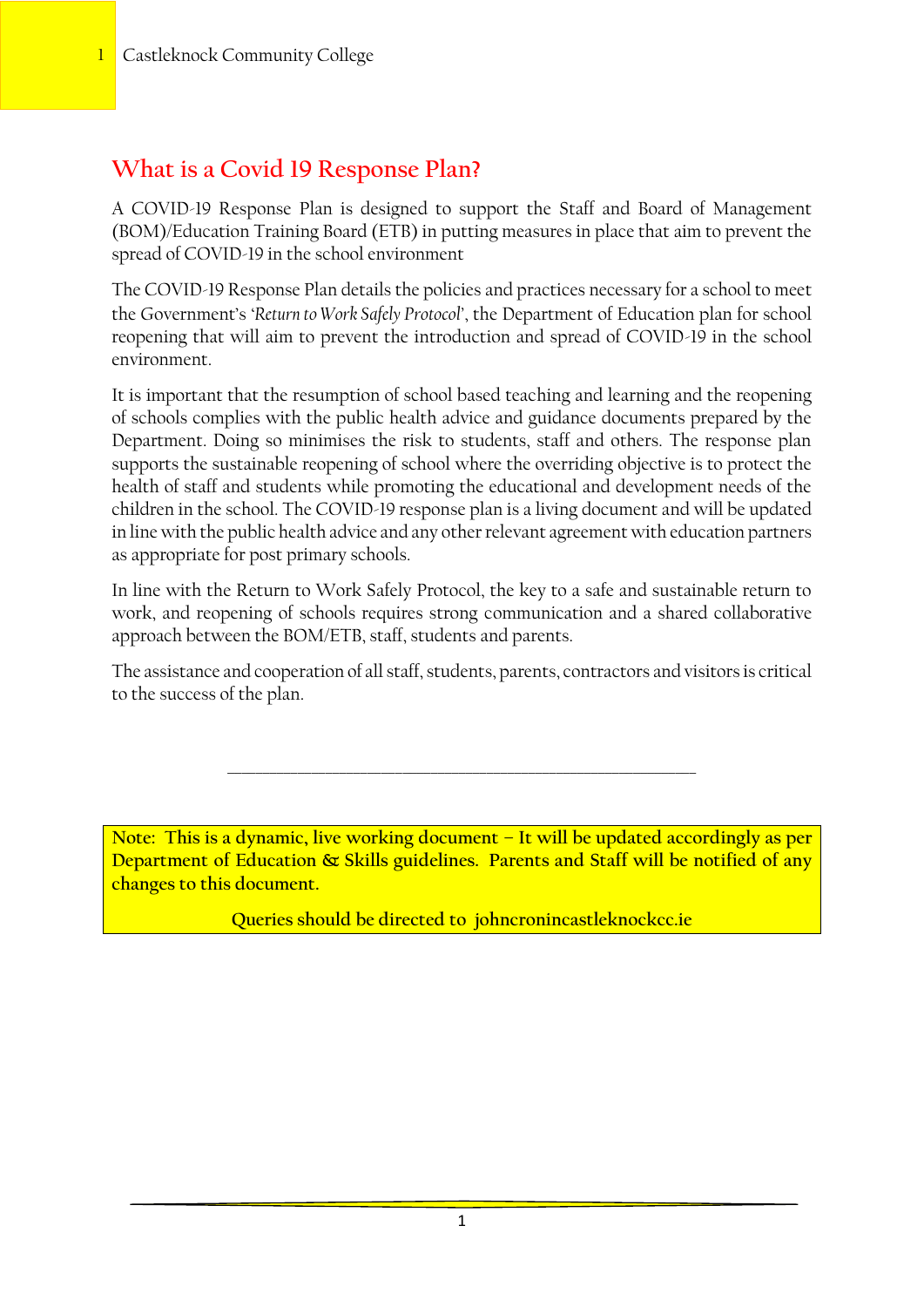# **Covid 19 Policy Statement**

Castleknock Community College is committed to providing a safe and healthy workplace for all our staff and a safe learning environment for all our students. To ensure that, we have developed the following COVID-19 Response Plan. The BOM/ETB and all school staff are responsible for the implementation of this plan and a combined effort will help contain the spread of the virus. We will:

- continue to monitor our COVID-19 response and amend this plan in consultation with our staff
- provide up to date information to our staff and students on the Public Health advice issued by the HSE and Gov.ie
- display information on the signs and symptoms of COVID-19 and correct handwashing techniques
- agree with staff, a worker representative who is easily identifiable to carry out the role outlined in this plan in relation to summer provision
- inform all staff and students of essential hygiene and respiratory etiquette and physical distancing requirements
- adapt the school to facilitate physical distancing as appropriate in line with the public health guidance and direction of the Department of Education
- keep a contact log to help with contact tracing
- ensure staff and students engage with the induction / familiarisation briefing provided by the Department of Education
- implement the agreed procedures to be followed in the event of someone showing symptoms of COVID-19 while at school
- provide instructions for staff and students to follow if they develop signs and symptoms of COVID-19 during school time
- implement cleaning in line with Department of Education advice.

All school staff will be consulted on an ongoing basis and feedback is encouraged on any concerns, issues or suggestions.

This can be done through the Lead Worker Representative(s), who will be supported in line with the agreement between the Department and education partners.

Dr John Walsh Chairperson BOM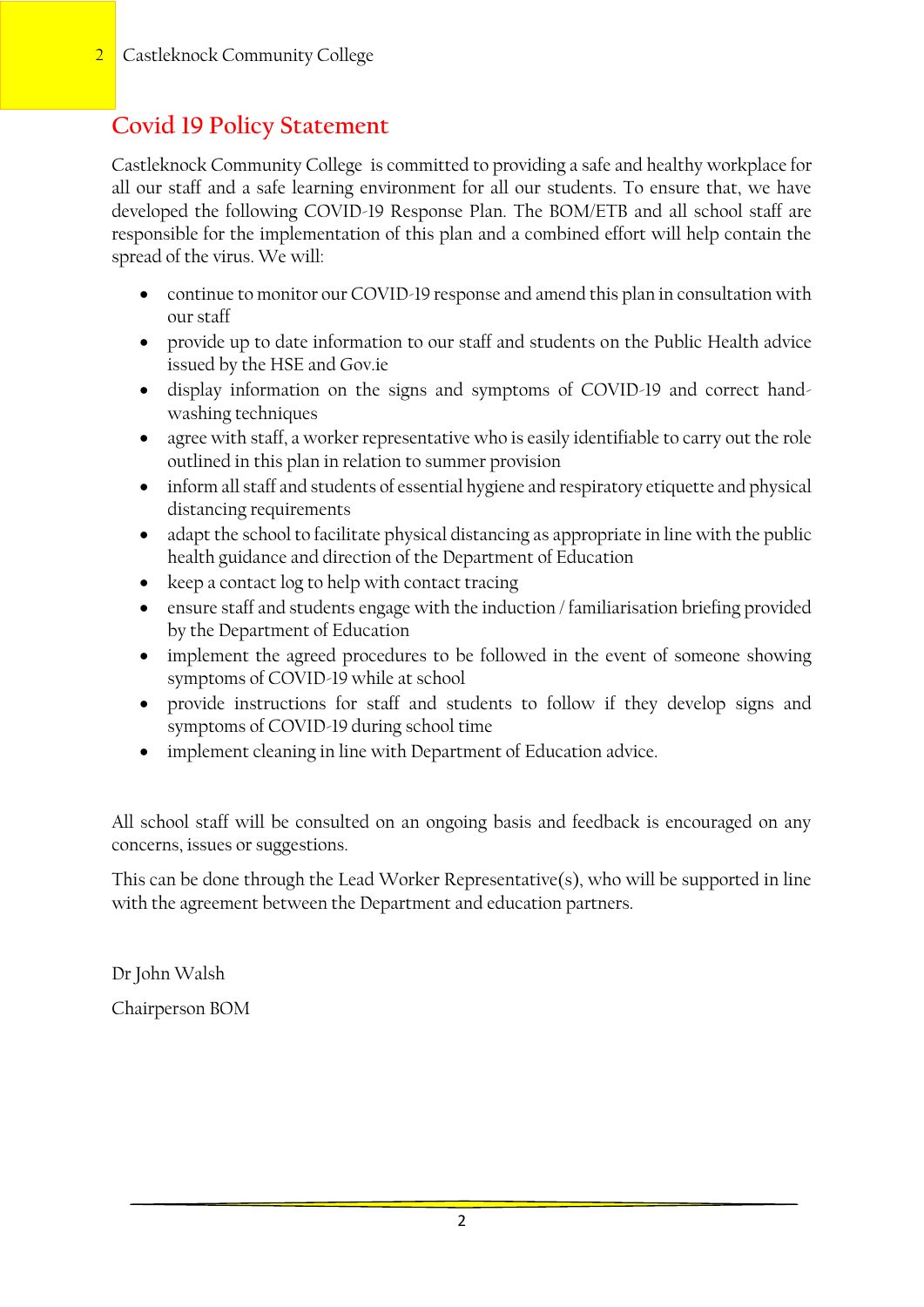### **The Aim of The Response Plan**

The Management of the College aims to facilitate the resumption of school- based teaching and learning and the return to the workplace of staff. The return to the work must be done safely and in strict adherence to the advice and instructions of public health authorities and the Government. Details for the reopening of the school facility and the applicable controls are outlined in this document.

\_\_\_\_\_\_\_\_\_\_\_\_\_\_\_\_\_\_\_\_\_\_\_\_\_\_\_\_\_\_\_\_\_\_\_\_\_\_\_\_\_\_\_\_\_\_\_\_\_\_\_\_\_\_\_\_\_\_\_\_\_\_\_\_\_\_\_

# **Pre-planning (In advance of the school reopening)**

Before re-opening the school will ensure the following:

- Water systems in the main school have been flushed by maintenance to prevent Legionella disease
- Water systems that have not been is use (low usage buildings) Masterair has serviced water tanks and systems in line with cleaning/sanitising processes
- All machinery has been serviced
- Waste has been managed and waste management system put in place.

The following signage is in place throughout the College:

- Sanitising station locations in all rooms/hallways.
- Correct usage of hand sanitiser
- No visitor access signs on doorways
- Main door sign indicating protocols for visitors/parents
- The signs and symptoms of COVID-19
- Promoting good hand hygiene and respiratory hygiene
- Appropriate signage is located in all classrooms, meeting rooms, staff rooms, offices, toilets and circulation areas
- Circulation areas face mask signage.

# **Use of Personal Protective Equipment (PPE)**

All staff will be provided with a face shield for use in class and in areas with limited social distancing capabilities. Staff have the option of wearing a face mask or shield. Students are required to wear a mask in class and where a 2m social distance cannot be maintained.

\_\_\_\_\_\_\_\_\_\_\_\_\_\_\_\_\_\_\_\_\_\_\_\_\_\_\_\_\_\_\_\_\_\_\_\_\_\_\_\_\_\_\_\_\_\_\_\_\_\_\_\_\_\_\_\_\_\_\_\_\_\_\_\_\_\_\_

Staff whose role may include performing intimate care or where a suspected case of COVID-19 is identified while the school is in operation will be provided with PPE kit to include, face shield, mask, gloves, aprons and hazardous waste bag.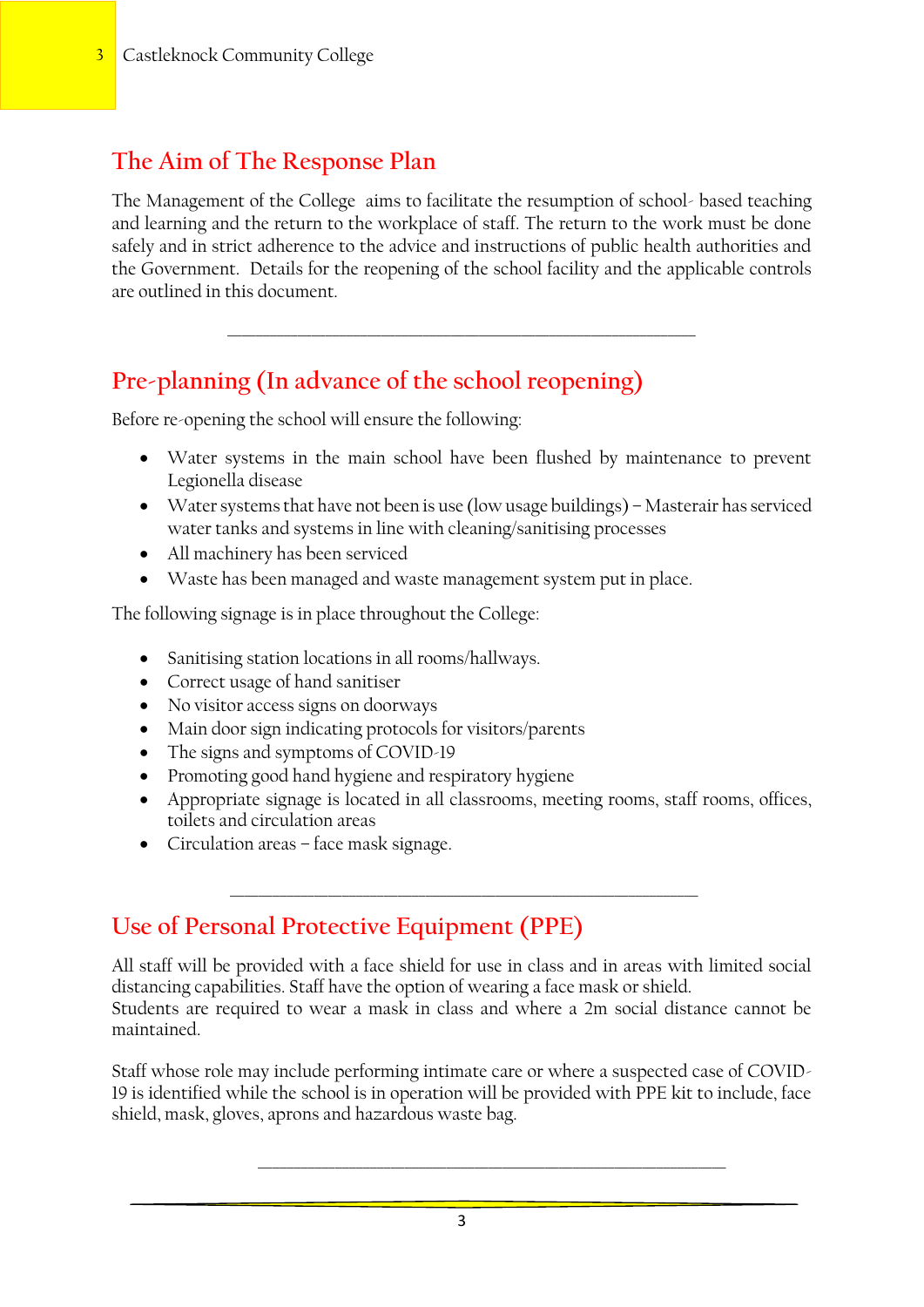# **Staff Induction Training**

The school will provide induction training to all staff in accordance with HSE & Department of Education & Skills guidelines: The training provides information on:

- Latest up to-date advice and guidance on public health
- Covid-19 symptoms
- What to do if a staff member or student develops symptoms of Covid-19 while at school
- An Outline of the Covid-19 response plan
- Staff will have viewed the induction videos provided by the Department of Education and Skills prior to return to work.

Staff will be kept fully informed of the control measures in place in the school and their duties and responsibilities in preventing the spread of Covid-19 and with any changes to the control measures or guidance available from the public health authorities.

If a staff member is unsure about any aspect of the Covid-19 Response Plan, the associated control measures, or their duties, they should immediately seek guidance from a member of the Management Team or their Lead Worker Representative.

\_\_\_\_\_\_\_\_\_\_\_\_\_\_\_\_\_\_\_\_\_\_\_\_\_\_\_\_\_\_\_\_\_\_\_\_\_\_\_\_\_\_\_\_\_\_\_\_\_\_\_\_\_\_\_\_\_\_\_\_\_\_\_\_\_\_\_

# **Procedure for Returning to Work (RTW)**

Staff will be required to complete a Return to Work Form (RTW form) at least 3 days prior to any return to the school facility. The purpose of the RTW form is to get confirmation from staff that, to the best of his/her knowledge, he/she has no symptoms of Covid-19 and is not self-isolating or cocooning or awaiting the results of a Covid-19 test. This form must be returned to the Mairead O'Halloran (Deputy Principal)

In advance of their return to school staff are required to complete the DES Online Induction Training Course and familiarise themselves with details of any additional health and safety measures in place in the school.

A RTW form should be completed and returned to the school before returning to work. Schools should request staff (verbally or in writing) to confirm that the details in the prereturn to work form remain unchanged following subsequent periods of closure such as school holidays.

**Pre-Return to Work Form COVID-19**

Number of questions increased from 5 to 7. Additional questions**:** 3

- Are you awaiting the results of a COVID-19 test?
- In the past 14 days, have you been in contact with a person who is a confirmed or suspected case of COVID-19?
- Other 5 are slightly reworded

4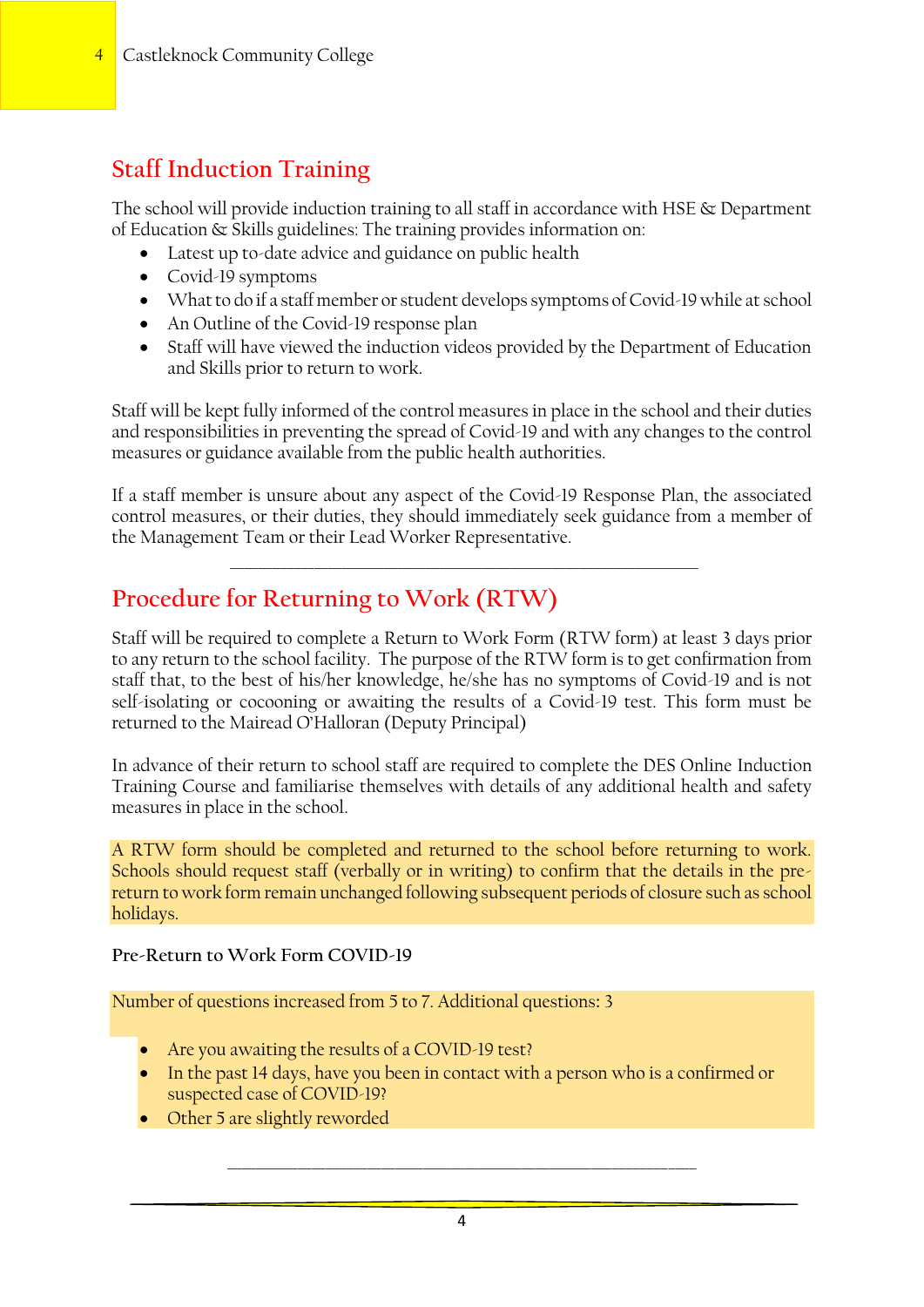### **Lead Worker Representatives**

Two Lead Worker Representatives will be appointed to assist in the implementation of this Response Plan. Responsibility for the development and implementation of the Covid-19 Response Plan and the associated control measures lies primarily with the Board of Management and the School Leadership.

The Return to Work Safely protocol provides for an agreed procedure between management and staff to appoint a Lead Worker Representative to carry out a specific role.

The role of the worker representative is to ensure that Covid-19 measures are adhered to in the workplace as follows:

- Work collaboratively with the employer to ensure, so far as is reasonably practicable, the safety, health and welfare of employees in relation to COVID-19
- Promote good hygiene practices such as washing hands regularly and maintaining good respiratory etiquette along with maintaining social distancing in accordance with public health advice
- Assist with the implementation of measures to suppress COVID-19 in the workplace
- Monitor adherence to measures put in place to prevent the spread of COVID-19
- Consult with colleagues on matters relating to COVID-19 in the workplace
- Make representations on behalf of their colleagues on matters relating to COVID-19 in the workplace.

\_\_\_\_\_\_\_\_\_\_\_\_\_\_\_\_\_\_\_\_\_\_\_\_\_\_\_\_\_\_\_\_\_\_\_\_\_\_\_\_\_\_\_\_\_\_\_\_\_\_\_\_\_\_\_\_\_\_\_\_\_\_\_\_\_\_\_

The two Lead Representative Workers at Castleknock Community College are

- 1. Kelly McGrath
- 2. Sue Ennis

## **Zoning the College.**

The College has been divided into six zones:

| Sixth Years             | New Building (LCA 2 Room 1A)            |
|-------------------------|-----------------------------------------|
| Fifth Years             | Rooms 31 - 41 & Canteen (LCA 2 Room 2A) |
| <b>Transition Years</b> | Rooms 12 - 17                           |
| Third Years             | Rooms $56 - 49 \& 42,43$                |
| Second Years            | Rooms $23 - 35$                         |
| <b>First Years</b>      | Room $6$ -11 $\&$ Room 2                |

Students will be class based however when students are timetabled for a specialist room (Construction, Art, Home Economics etc) students will be advised on the route they should travel to and from each specialist room. In certain circumstances students will enter their specialist room via the main classroom door but will leave at the end of the class via the emergency exit.

5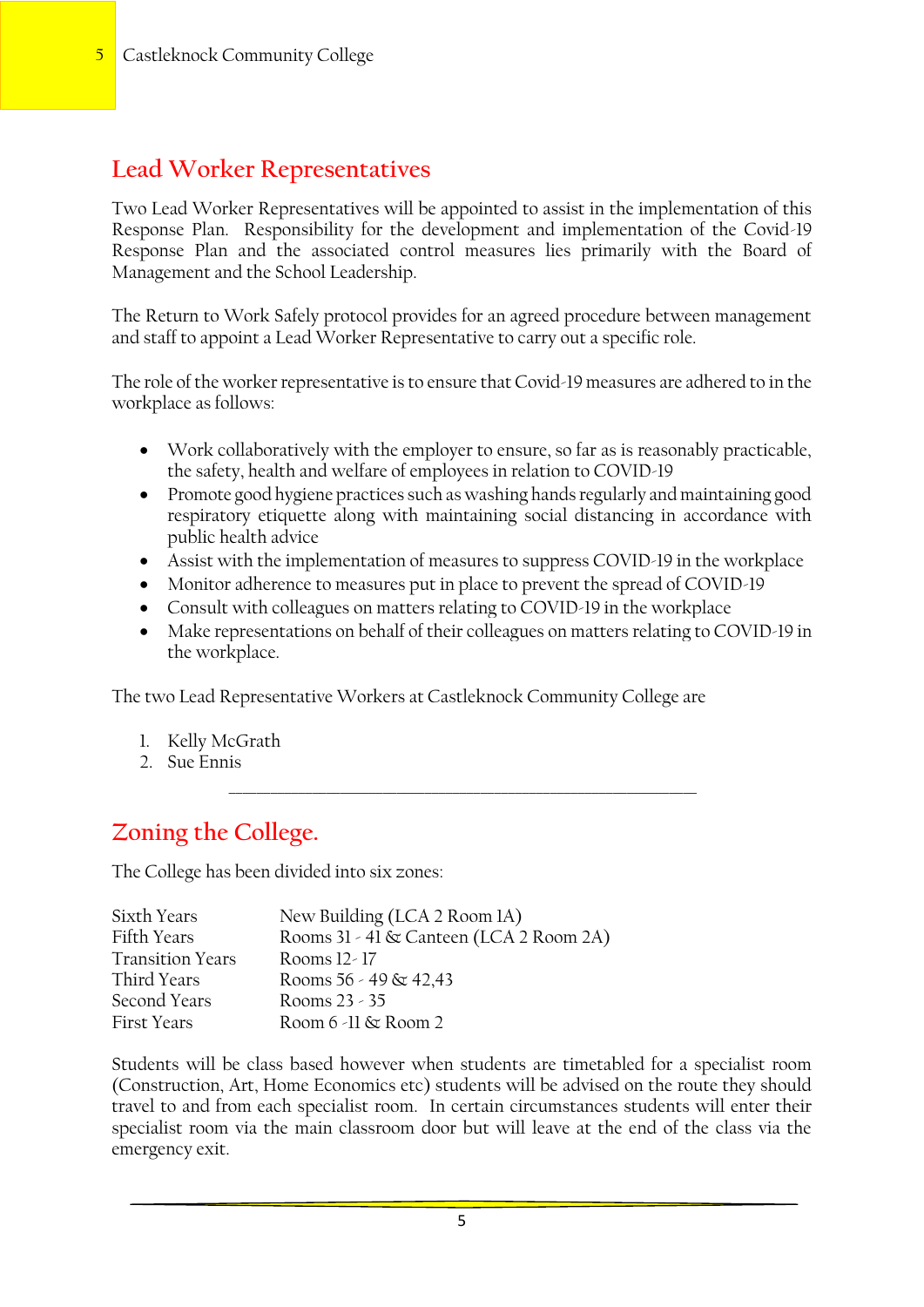#### **Each Year Group will be also assigned their own toilets:**

| Sixth Years             | Toilets in New Building     |  |  |  |
|-------------------------|-----------------------------|--|--|--|
| Fifth Years             | Toilets outside Old Canteen |  |  |  |
| <b>Transition Years</b> | Toilets at Sports Hall      |  |  |  |
| Third Years             | Toilets at Room 44          |  |  |  |
| Second Years            | Opposite Rooms $12 \& 14$   |  |  |  |
| First Years             | Toilets at Room 6 & 11      |  |  |  |
|                         |                             |  |  |  |

### **Managing maximum occupancy in classrooms**

The maximum capacity of all rooms in the College is 24. Consequently it is not possible to accommodate all students in all every lesson.

Within each Junior Cycle class of thirty students there will be five pods of six students.

- The additional pods will be placed in the sports halls.
- Each subject teacher will rotate their classes to maximise student engagement.
- This process will be monitored by the Lead Worker Representatives.
- Option Subjects (Practicals), Science Classes & PE will not be impacted by this arrangement.
- This system will be reviewed at the end of September.

#### **Sample of Class Rotation – First Year 2020**

| Time                  | Monday            |            | Tuesday               |                           |
|-----------------------|-------------------|------------|-----------------------|---------------------------|
|                       |                   |            |                       |                           |
| 8.50a.m. - 9.00a.m.   | Tutorial          | Pod A      | Tutorial              | Pod B                     |
| 9.00a.m. - 9.40a.m.   | Maths             | Pod B      | Computers/ Well Being | Pod A                     |
| 9.40a.m. - 10.20a.m.  | Irish             | Pod C      | Maths                 | Pod C                     |
| 10.20a.m. - 11.00a.m. | English           | Pod D      | German                | 4 Students                |
| 11.00a.m. - 11.40a.m. | Geography         | Pod E      | Religion              | $\overline{\text{Pod }B}$ |
| 11.40a.m. - 12.20p.m  | Religion          | Pod A      | Irish                 | Pod D                     |
| Lunch                 |                   |            |                       |                           |
| 1.20p.m. - 2.00p.m.   | PE                | N/A        | Science               | N/A                       |
| 2.00p.m. - 2.40p.m.   | $\rm PE$          | N/A        | Science               | N/A                       |
| 2.40p.m, - 3.20p.m.   | German            | 4 Students | English               | Pod E                     |
| 3.20p.m. - 4.00p.m.   | CSPE (Well Being) | Pod B      | History               | Pod A                     |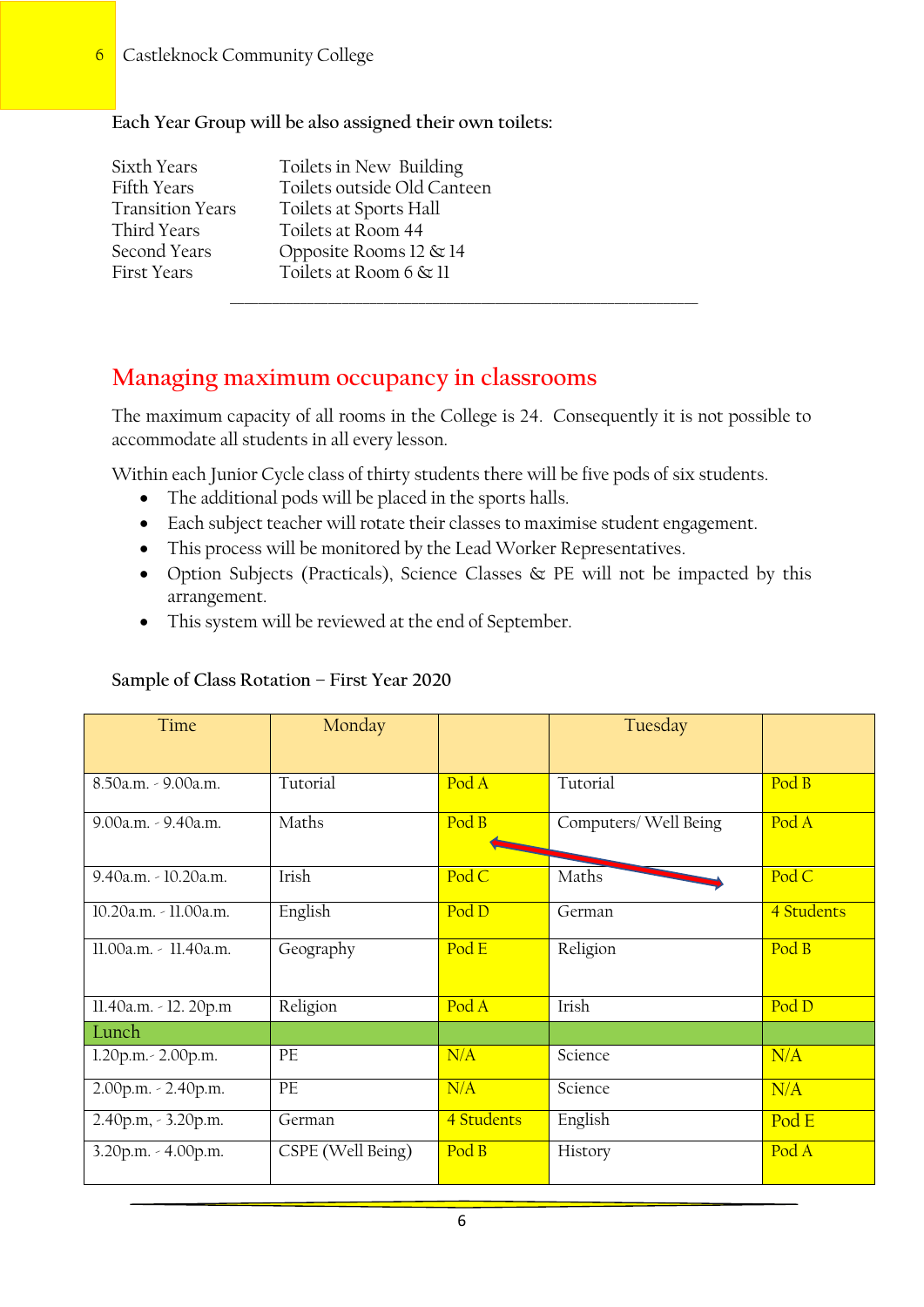In Senior Cycle fewer classes require students to be withdrawn due to a lower Pupil-Teacher Ratio. Consequently, most students in Senior Cycle will be in a position to engage fully with their classes

| Time                    | Monday    |                           | Tuesday    |            |
|-------------------------|-----------|---------------------------|------------|------------|
|                         |           |                           |            |            |
| 8.50a.m. - 9.00a.m.     | Tutorial  | $\overline{\text{Pod A}}$ | Tutorial   | Pod B      |
| 9.00a.m. - 9.40a.m.     | Chemistry | N/A                       | Irish      | 4 Students |
| $9.40a.m. - 10.20a.m.$  | Chemistry | N/A                       | Maths      | 2 Students |
| 10.20a.m. - 11.00a.m.   | French    | 3 Students                | Chemistry  | N/A        |
| $11.00a.m. - 11.40a.m.$ | Irish     | 4 Students                | PE         | N/A        |
| 11.40a.m. - 12.20p.m    | Maths     | 2 Students                | PE         | N/A        |
| Lunch                   |           |                           |            |            |
| 1.20p.m. - 2.00p.m.     | English   | 3 Students                | Biology    | N/A        |
| 2.00p.m. - 2.40p.m.     | Maths     | 2 Students                | Accounting | 4 Students |
| 2.40p.m, - 3.20p.m.     | Religion  | <b>6 Students</b>         | French     | 3 Students |
| 3.20p.m. - 4.00p.m.     | Religion  | <b>6 Students</b>         | English    | 3 Students |

### **Sample of Class Rotation – Fifth Year 2020 (LC1)**

## **Start Times & Closing Times & Lunchtime**

The College will open for students each morning at 8.20a.m. and students must make their way directly to their classrooms. Students will have no access to their lockers.

\_\_\_\_\_\_\_\_\_\_\_\_\_\_\_\_\_\_\_\_\_\_\_\_\_\_\_\_\_\_\_\_\_\_\_\_\_\_\_\_\_\_\_\_\_\_\_\_\_\_\_\_\_\_\_\_\_\_\_\_\_\_\_\_\_\_\_

The College will close at 4.15p.m. to enable the correct cleaning protocols to be carried out. The College will close at 12.30p.m. on Wednesday.

Students are encouraged to go home for lunch. Those students who stay in for lunch must confine themselves to their Tutor room as there will be no lunch facilities. They will also have access to the courtyard, basketball courts & outside green areas.

\_\_\_\_\_\_\_\_\_\_\_\_\_\_\_\_\_\_\_\_\_\_\_\_\_\_\_\_\_\_\_\_\_\_\_\_\_\_\_\_\_\_\_\_\_\_\_\_\_\_\_\_\_\_\_\_\_\_\_\_\_\_\_\_\_\_\_

## **Student Information**

Students will receive training on the new safety measures to include:

- Hand hygiene and respiratory hygiene
- Use of masks (if required)
- One way circulation system and safe movement between classes
- Lunch and break time procedures
- Care and respect for classmates and the wider school community
- What to do if they develop symptoms while at school
- Information on student wellbeing.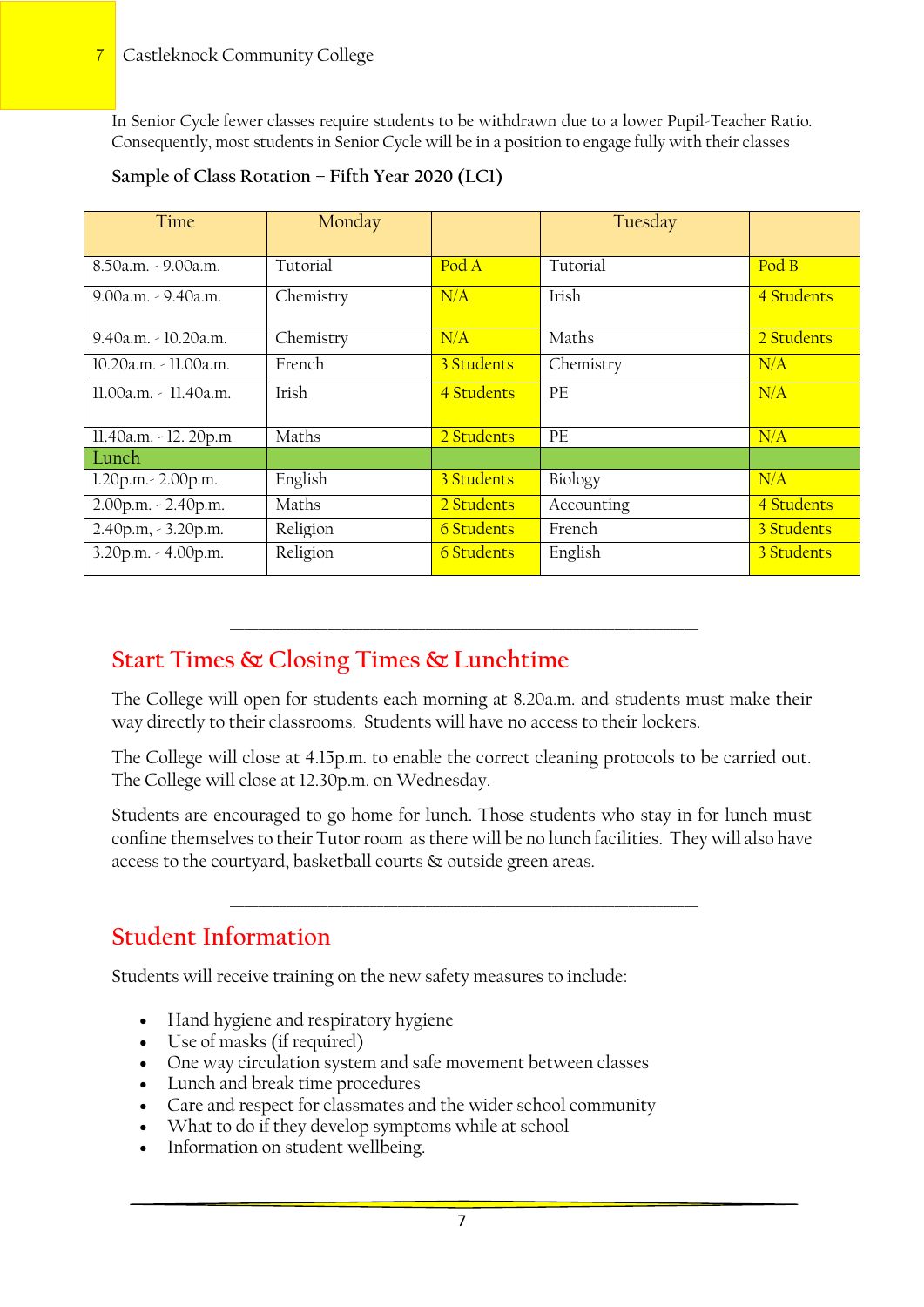#### **Cleaning Desks**

We have introduced a cleaning protocols that all students must adhere to in all work areas and classrooms. Students will be required to wipe their own learning space at the end of each lesson and again at the start of each lesson.

#### **Uniforms & Tracksuits**

Students are required to be in full uniform at all times. However, on the days that students are timetabled for PE students will be required to wear their tracksuits to school as there will be no access to the Changing Rooms.

#### **Changes to the Code of Behaviour**

The health, safety, physical and mental wellbeing of all school staff and students are of absolute importance to the school management. A student who is considered to have deliberately contravened the College's health and safety protocols in relation to Covid 19 and by their actions, placed the welfare of students and/or staff at risk, may be suspended from the College.

#### **Lunchtime Arrangements**

Students will no longer have access to the shops at the front of the College at lunchtime. Students will be advised that they are not to congregate outside the shops before or after school.

#### **Attendance & Punctuality**

Parents are now requested to email their daughter/son's Tutor to inform them of any absence. This email should be sent to the tutor before 8.30a.m. Students who are late for school will not be allowed gain access to their class and will be sent to main reception area for the duration of that class. Students who are consistently late may be suspended from the College.

#### **Students Signing out for Appointments**

Parents should place a note in their daughter/son's journal if a student is required to leave the College for an appointment. The note should be presented to the student's tutor during tutorial. At the appropriate time the student should make their way to the Office Hatch and present their note to the secretary. Students will be required to wait in the reception area until their parent collects them. Parents cannot enter the building and will need to phone the office to inform the secretary that they are outside the College.

### **Parents & Guardians**

All parents and students were invited to attend a series of MS Teams meeting in August and were presented with an overview of the College's Covid 19 Plan and the protocols that have now been put in place at the College.

\_\_\_\_\_\_\_\_\_\_\_\_\_\_\_\_\_\_\_\_\_\_\_\_\_\_\_\_\_\_\_\_\_\_\_\_\_\_\_\_\_\_\_\_\_\_\_\_\_\_\_\_\_\_\_\_\_\_\_\_\_\_\_\_\_\_\_

Parents should familiarise themselves with the Response Plan prior to the start of the school year and the procedures in place should a student develop symptoms at school/at home.

Students displaying symptoms should remain at home and seek medical advice.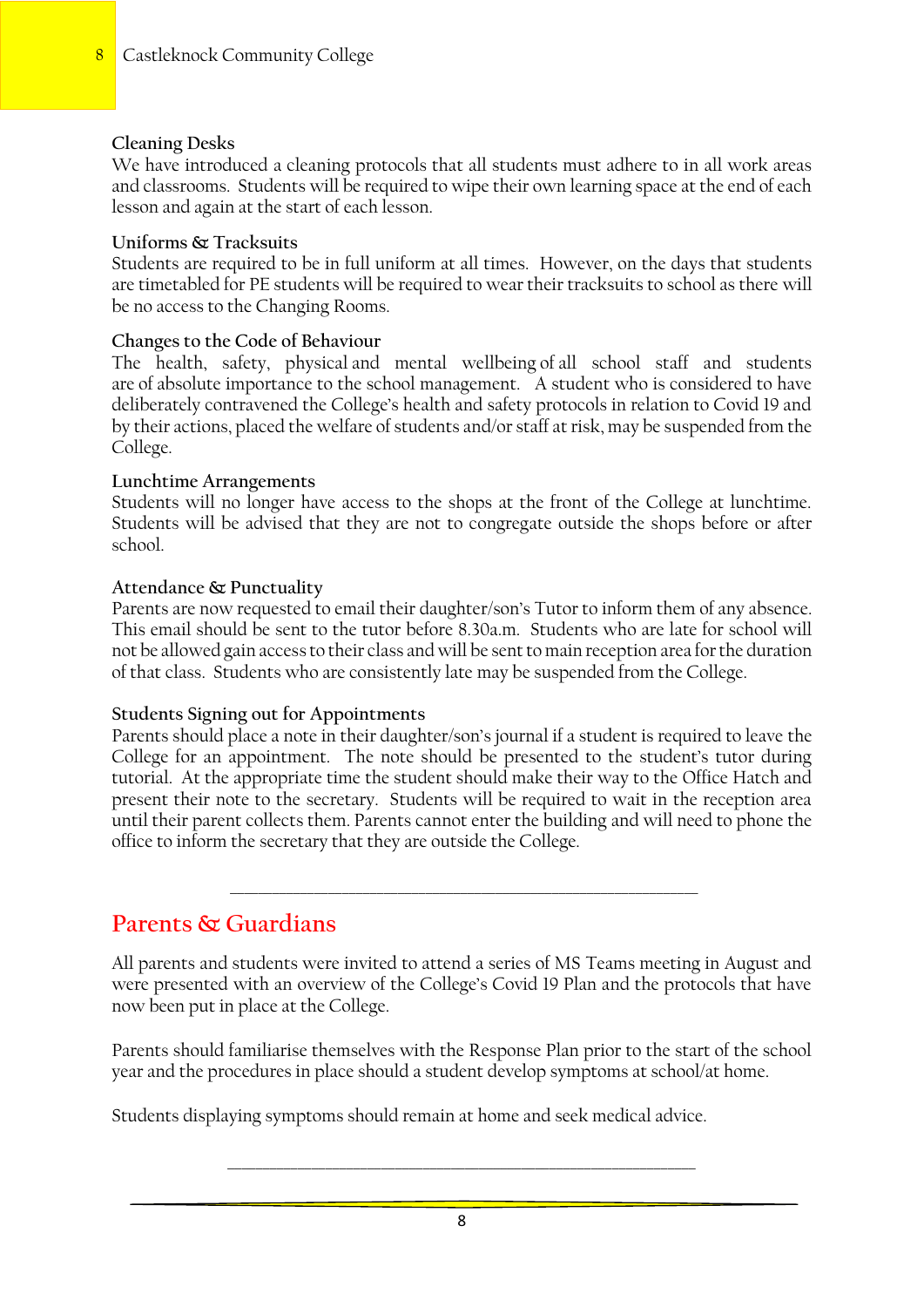# **Cleaning**

The College has in place a daily cleaning team during the school day and has employed additional cleaners to clean/sanitise at the end of each school day.

A comprehensive cleaning /sanitising programme has been devised and will be in operation from the start of the school year.

Regular and thorough cleaning of communal areas and frequently touched surfaces shall be conducted, in particular, toilets, lifts, door handles and kitchens.

All staff will have access to cleaning products and will be required to maintain cleanliness of their own work area. Staff should thoroughly clean and disinfect their work area before and after use each day.

There will be regular collection of used waste disposal bags from offices and other areas within the school facility.

Dressing rooms & shower facilities shall not be available for use by staff or pupils due to the increased risk associated with those areas.

Staff must use and clean their own equipment and utensils (cup, cutlery, plate etc.).

Students must ensure they bring their own cleaning materials (disinfectant wipes) to the College. All students are required to clean their learning space/desk when they arrive and when they leave.

\_\_\_\_\_\_\_\_\_\_\_\_\_\_\_\_\_\_\_\_\_\_\_\_\_\_\_\_\_\_\_\_\_\_\_\_\_\_\_\_\_\_\_\_\_\_\_\_\_\_\_\_\_\_\_\_\_\_\_\_\_\_\_\_\_\_\_

### **Isolation Room**

The Careers Library has been reassigned as an Isolation Room

The designated isolation area is behind a closed door and away from other staff and pupils. If a staff member/pupil displays symptoms of Covid-19 the following are the procedures which will be implemented:

- If a student is feeling unwell or displaying symptoms, they should remain at home and parents/guardians seek medical advice.
- If the person with the suspected case is a pupil, the parents/guardians will be contacted immediately. The person will be accompanied to the isolation room via the isolation route, keeping at least 2 metres away from the symptomatic person and also making sure that others maintain a distance of at least 2 metres from the symptomatic person at all times
- The person accompanying the symptomatic person is required to wear a mask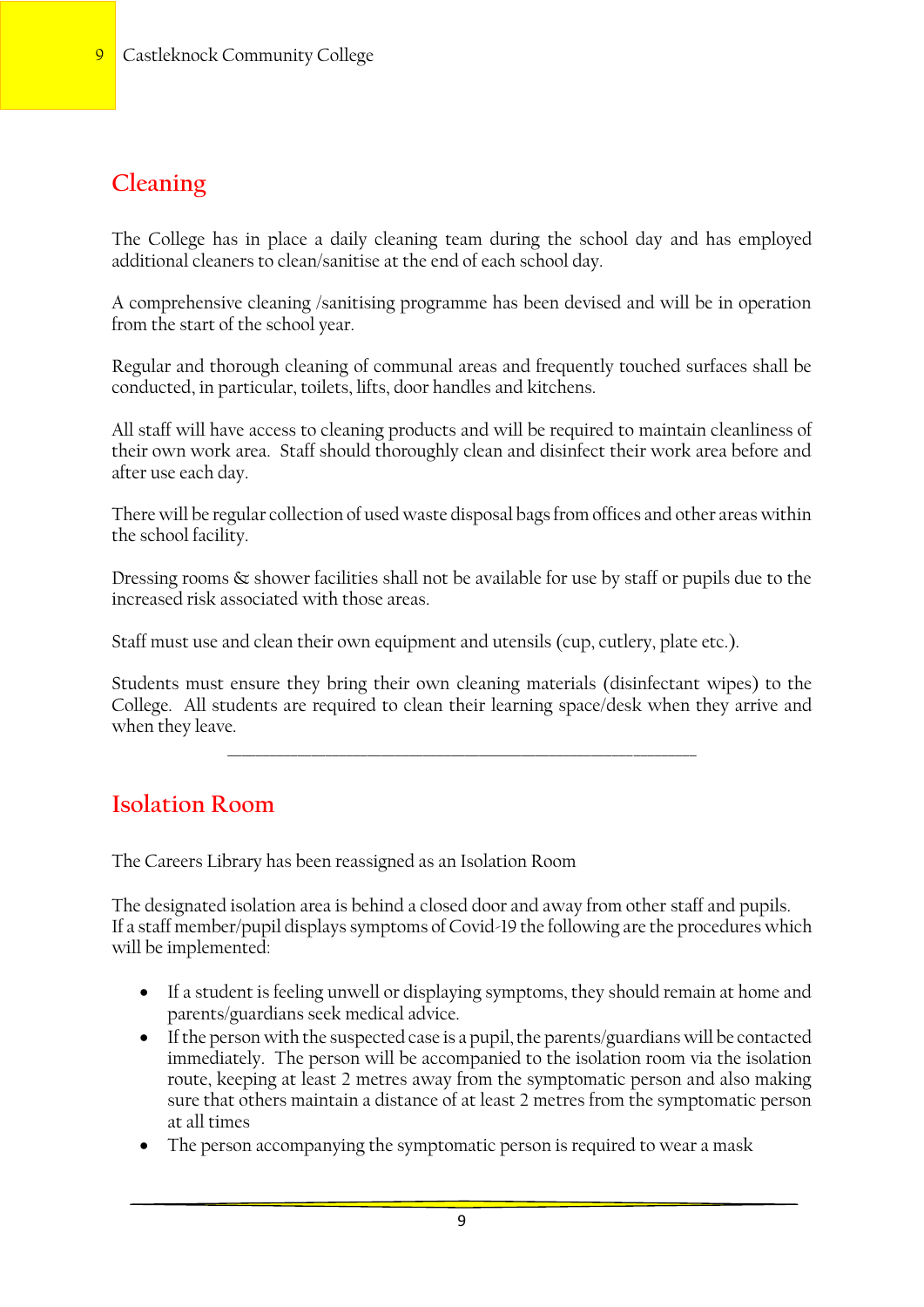### 10 Castleknock Community College

- **The symptomatic pupil must be collected immediately from the school by a parent/guardian**
- The individual should avoid touching people, surfaces and objects
- Public transport of any kind should not be used
- If they are too unwell to go home or advice is required, contact 999 or 112 and inform them that the sick person is a Covid-19 suspect
- Carry out an assessment of the incident which will form part of determining follow-up actions and recovery
- Arrange for appropriate cleaning of the isolation area and work areas involved.
- The HSE will inform any staff/parents who have come into close contact with a diagnosed case via the contact tracing process
- The HSE will contact all relevant persons where a diagnosis of COVID-19 is made.
- The instructions of the HSE should be followed and staff/student confidentiality is essential at all times.

School staff should be encouraged to download the HSE COVID-19 tracker app to assist Public Health for contract tracing purposes both in and out of the school setting.

\_\_\_\_\_\_\_\_\_\_\_\_\_\_\_\_\_\_\_\_\_\_\_\_\_\_\_\_\_\_\_\_\_\_\_\_\_\_\_\_\_\_\_\_\_\_\_\_\_\_\_\_\_\_\_\_\_\_\_\_\_\_\_\_\_\_\_

# **General Advice to Prevent the Spread of the Virus**

In order to prevent the spread of COVID-19 it is important to know and recognise the symptoms. They are:

- High temperature
- Cough
- Shortness of breath or breathing difficulties
- Loss of smell, of taste or distortion of taste

The best way to prevent the spread of COVID-19 is to minimise the risk of introduction of the disease into the school setting in the first place.

This can be achieved through the following measures:

- Promote awareness of COVID-19 and its symptoms amongst staff, pupils, parents and visitors
- Advise staff and parents of pupils who have symptoms of COVID-19 or other acute infectious diseases not to attend school, to phone their GP and follow the HSE guidance on self-isolation
- Advise staff and parents of pupils who have been identified by the HSE as contact of a person with COVID19 not to attend schools and to follow the HSE advice on restriction of movement
- Ensure that staff and pupils know what to do if they develop symptoms at school.
- Everyone entering the school building is required to perform hand hygiene with hand sanitiser
- Visitors to the College are only by prior arrangement and should be received at a specific contact point.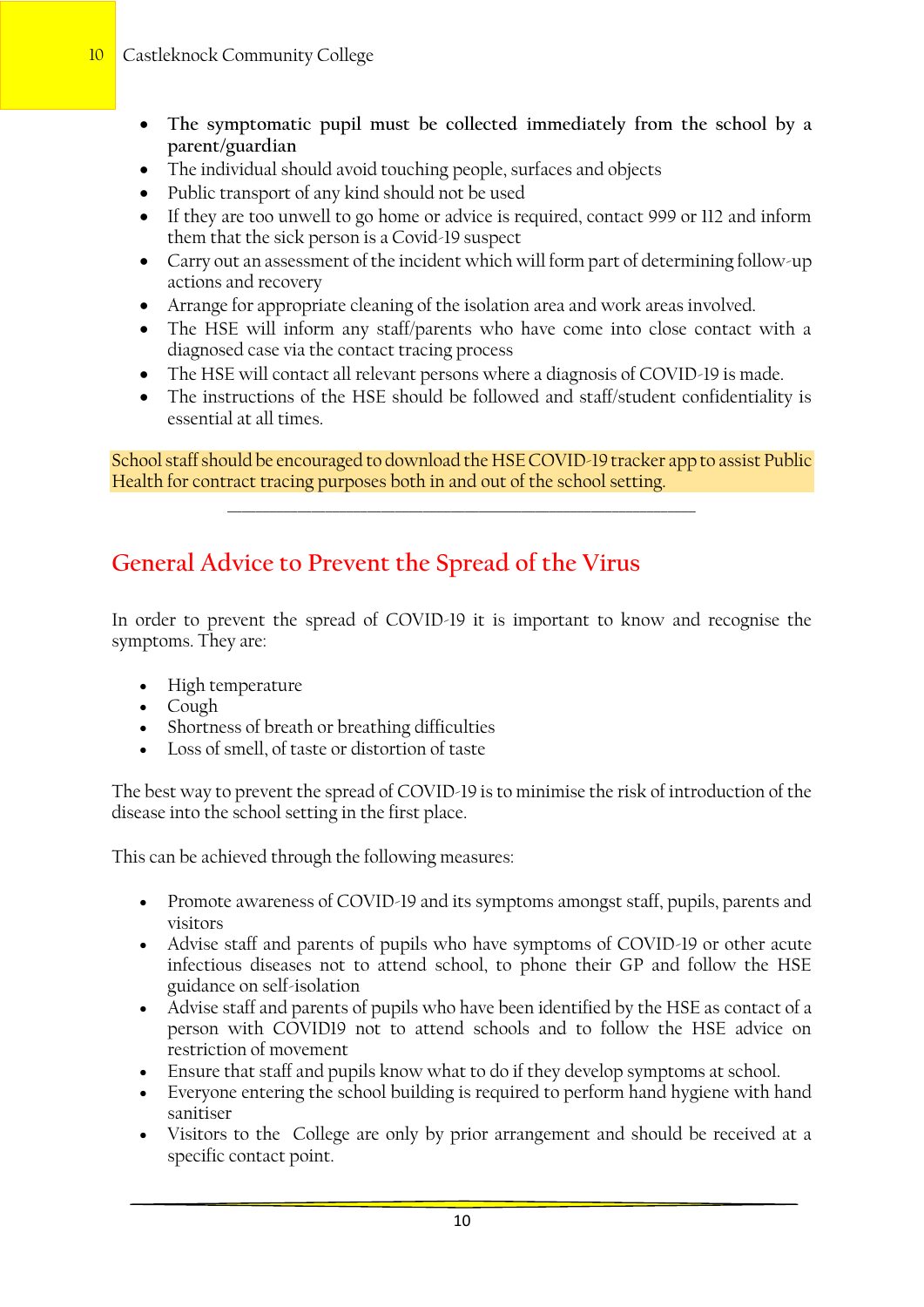### 11 Castleknock Community College

Staff, pupils and visitors should at all times adhere to the up to date advice and instructions of the public health authorities in relation to protecting oneself and others against the risk posed by the Covid-19 virus.

Updated advice from the HSE is available on its website – <https://www2.hse.ie/coronavirus/>

The Department of Education and Skills will ensure all updated advice is circulated to schools. The College will arrange for this advice to be circulated to staff, pupils and visitors in a timely manner.

The Department has been working closely with the HSE and the Health Protection Surveillance Centre (HPSC) to develop health advice which has been tailored to the needs of schools in order to support schools in planning for reopening in autumn.

The advice will continue to be updated in line with public health advice generally and will inform the development of more detailed guidance for schools by the Department of Education & Skills.

**[https://www.education.ie/en/covid-19/interim-recommendations-for-the-reopening](https://www.education.ie/en/covid-19/interim-recommendations-for-the-reopening-of-schools-and-educationalfacilities.pdf)[of-schools-and-educationalfacilities.pdf](https://www.education.ie/en/covid-19/interim-recommendations-for-the-reopening-of-schools-and-educationalfacilities.pdf)**

Advise staff and pupils to self-isolate or restrict their movements at home if they display any signs or symptoms of COVID-19 and contact their family doctor to arrange a test

Advise staff and pupils not to return to or attend school in the event of the following:

- if they are identified by the HSE as a close contact of a confirmed case of COVID-19
- if they live with someone who has symptoms of the virus
- if they have travelled outside of Ireland; in such instances staff are advised to consult and follow latest Government advice in relation to foreign travel.

Advise staff and pupils to cooperate with any public health officials and the school for contact tracing purposes and follow any public health advice in the event of a case or outbreak in the school;

### **Staff Duties**

Not to return to or attend school in the event of the following:

- If they live with someone who has symptoms of the virus
- If they have travelled outside of Ireland; in such instances staff are advised to consult and follow latest Government advice in relation to foreign travel.
- Cooperate with any public health personnel and their school for contact tracing purposes and follow any public health advice given in the event of a case or outbreak in their school
- Undergo any COVID-19 testing that may be required in their school as part of mass or serial testing as advised by Public Health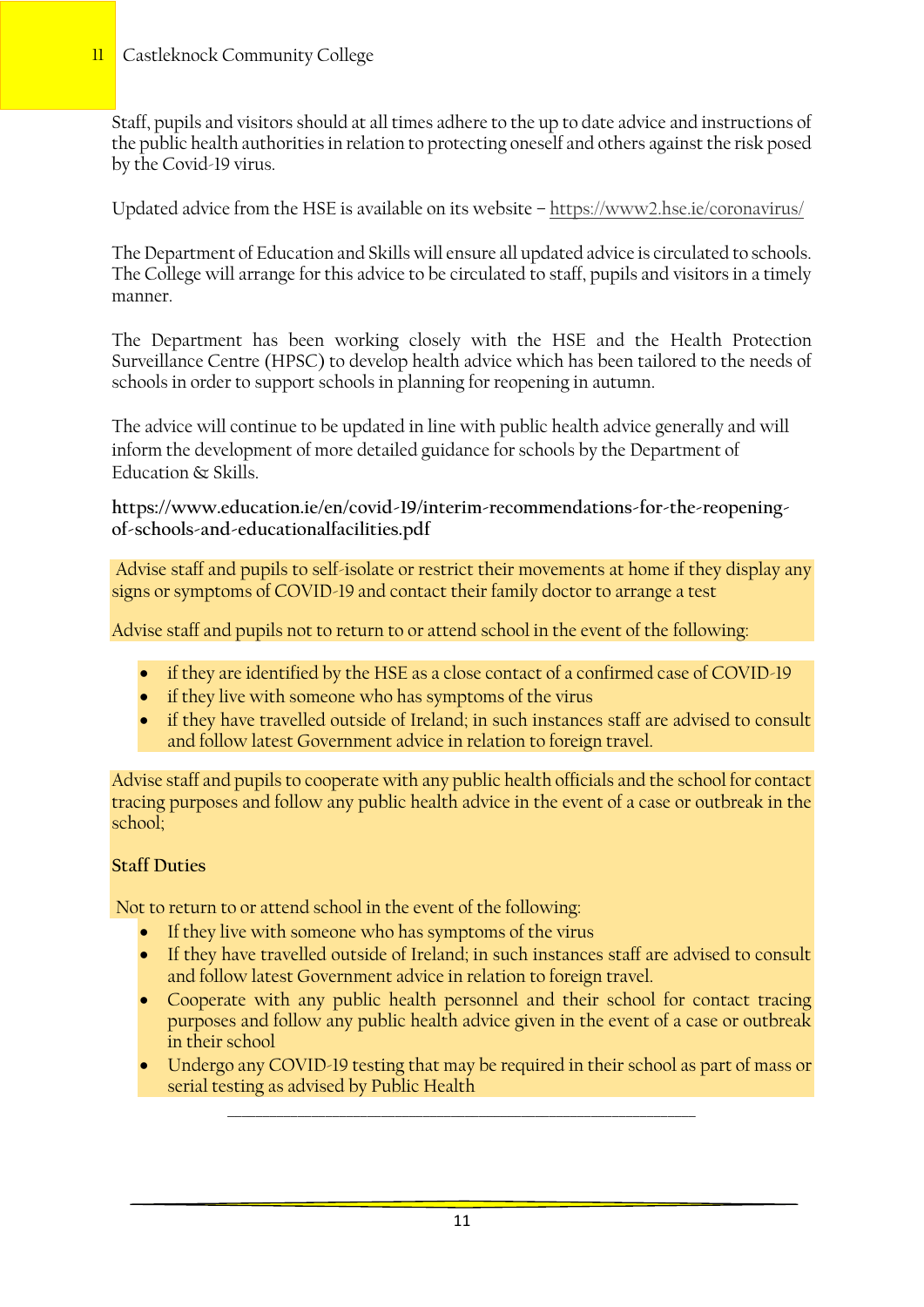# **Managing the Risk of the Spread of COVID-19**

**Wash your Hands Frequently**

- Regular hand washing with soap and water is effective for the removal of COVID-19. Follow the HSE guidelines on handwashing:
- For advice from HSE on how to wash your hands the following link will be helpful: <https://www2.hse.ie/wellbeing/how-to-wash-your-hands.html>
- The school will ensure that all toilets are stocked with anti-bacterial soap, paper towel and a foot-operated, self-closing bin to dispose of paper towels. All toilets will be cleaned and checked as per the school toilet maintenance protocols.

**Hand Hygiene and Hand Sanitisers**

Hand hygiene can also be achieved by the use of a hand sanitisers (when hands are clean).

Hand sanitisers are available in the following areas

- All access/egress points.
- All classrooms inside the doors.
- All office/workroom areas
- PE Hall
- Dining Hall

There is a requirement for access to hand washing facilities after activities that are likely to soil hands, for example playing outside or certain sporting activities as hand sanitiser does not work on dirty hands

Alcohol-based sanitiser must not be stored or used near heat or naked flame

### **Avoid touching eyes, nose and mouth**

Why? Hands touch many surfaces and can pick up viruses. Once contaminated, hands can transfer the virus to your eyes, nose or mouth.

#### **Ventilation**

The Department has published guidance setting out the practical steps for good ventilation in accordance with public health advice '*Practical Steps for the Deployment of Good Ventilation Practices in Schools'* The guidance sets out an overall approach

for schools that windows should be open as fully as possible when classrooms are not in use (e.g. during break-times or lunch-times (assuming not in use) and also at the end of each school day) and partially open when classrooms are in use. The guidance provides that good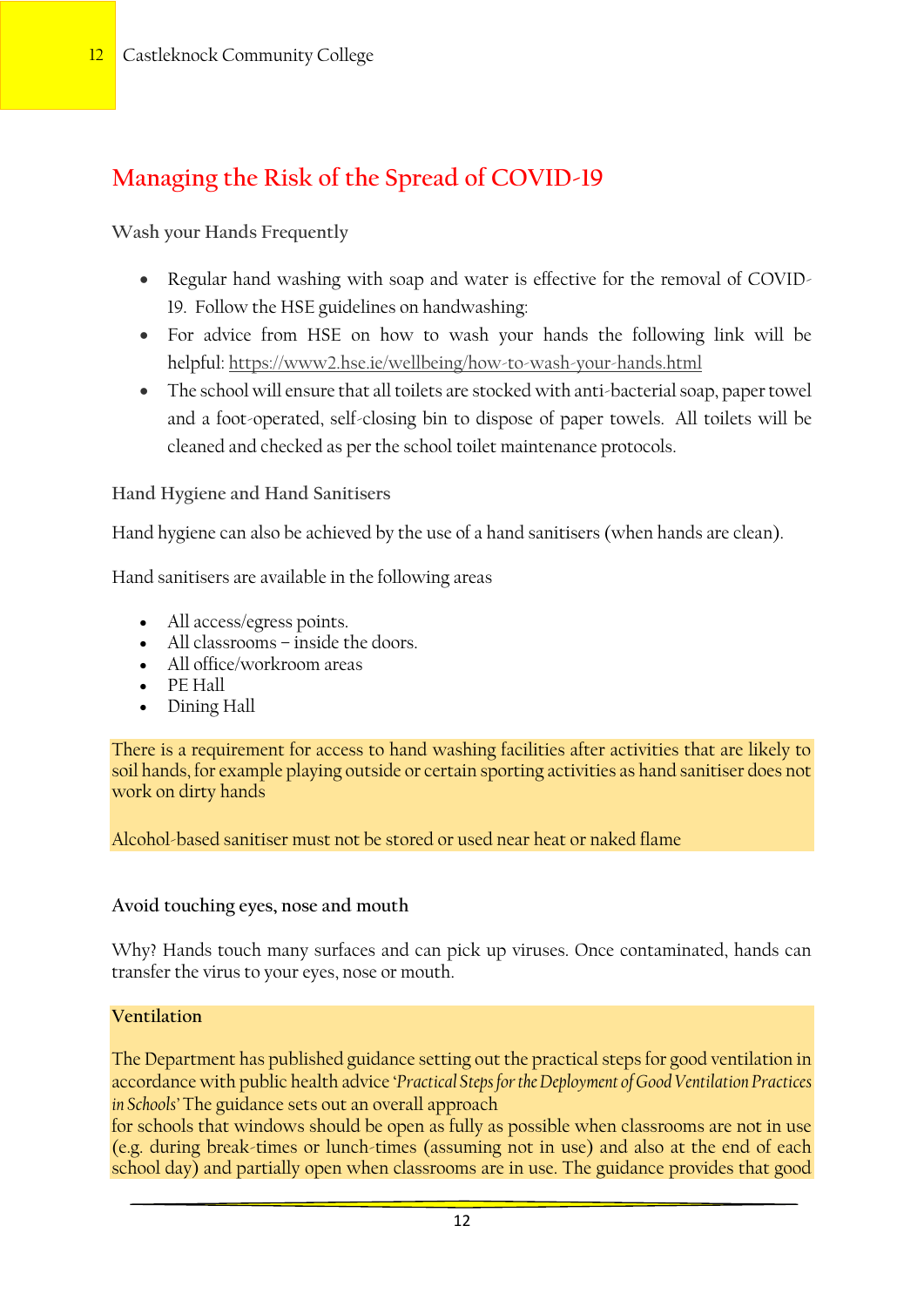ventilation can be achieved in classrooms without causing discomfort, particularly during cold weather.

### **Medical Grade Masks**

Schools must provide medical grade masks in the EN16483 category to all SNAs and teachers in special schools and special classes and those staff by necessity that need to be in close and continued proximity with pupils with intimate care needs including School Bus Escorts.

### **Physical distancing**

- Physical distancing is recommended to reduce the spread of infection in the workplace.
- In line with Department recommendations there will be at least 1m distance between students in class.
- Im distance will be maintained between students in the dining hall area.
- When circulating/moving between class students will be required to wear a face mask.
- During group work where social distancing is difficult students will be required to wear a mask.

#### **Practice respiratory hygiene**

Make sure you, and the people around you, follow good respiratory hygiene. This means covering your mouth and nose with a tissue or your bent elbow when you cough or sneeze. Then dispose of the used tissue immediately in one of the assigned bins.

By following good respiratory hygiene, you protect the people around you from viruses such as cold, flu and Covid19.

Good hygiene practices and washing your hands properly and regularly can help stop the spread of the virus. It is, therefore, crucial that all staff adhere to this advice and adopt the following practices as strictly as possible.

#### **Do**

- Wash your hands properly and often
- Cover your mouth and nose with a tissue or your sleeve when you cough and sneeze
- Put used tissues into one of the designated bins and wash your hands
- Clean and disinfect frequently touched objects and surfaces.

#### **Do Not**

- Touch your eyes, nose or mouth if your hands are not clean
- Share objects that touch your mouth for example, Pens, pencils, bottles, cups, cutlery, etc.

**People at very high risk (extremely vulnerable)**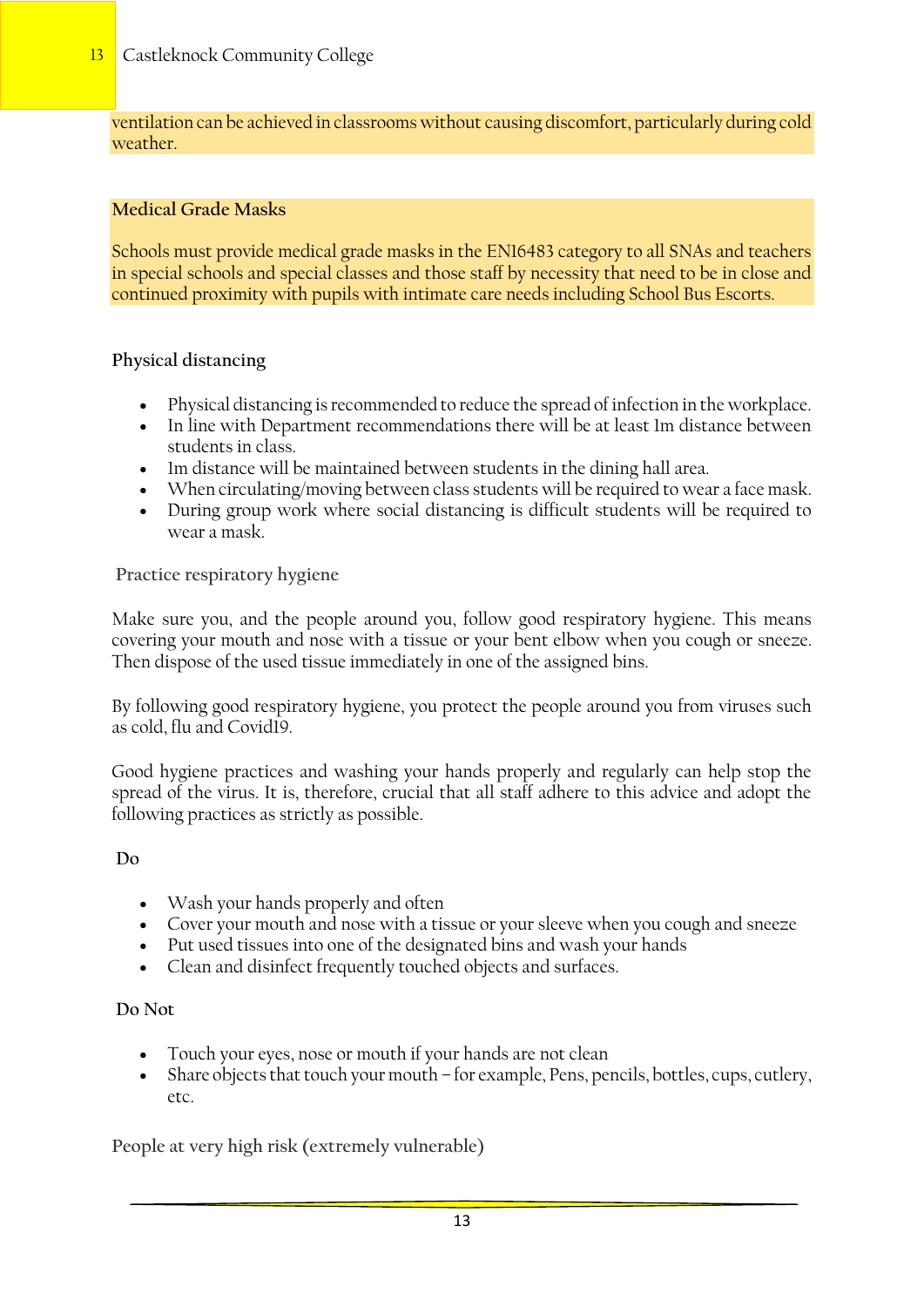Current public health guidelines have identified groups who are defined as being at very high risk. The list of people in very high risk groups include people who:

- are over 70 years of age even if you're fit and well
- have had an organ transplant
- are undergoing active chemotherapy for cancer
- are having radical radiotherapy for lung cancer
- have cancers of the blood or bone marrow such as leukaemia, lymphoma or myeloma who are at any stage of treatment
- are having immunotherapy or other continuing antibody treatments for cancer
- are having other targeted cancer treatments which can affect the immune system, such as protein kinase inhibitors or PARP inhibitors
- have had bone marrow or stem cell transplants in the last 6 months, or who are still taking immunosuppression drugs
- severe respiratory conditions including cystic fibrosis, severe asthma, pulmonary fibrosis, lung fibrosis, interstitial lung disease and severe COPD
- have a condition that means you have a very high risk of getting infections (such as SCID, homozygous sickle cell)
- are taking medicine that makes you much more likely to get infections (such as high doses of steroids or immunosuppression therapies)
- have a serious heart condition.

The advice for this group is available from the HSE.

**Staff –**who are in this group should self-declare on the Return to Work form if they believe that they are at very high risk. Details of the leave arrangements that will apply will be updated by the Department of Education and Skills. If the Board/Principal is unsure whether or not staff fall into the very high-risk category, advice will be sought from the Occupational Health Service.

**Students** *–* in this group – parents should contact the school office via email before student returns to school.

\_\_\_\_\_\_\_\_\_\_\_\_\_\_\_\_\_\_\_\_\_\_\_\_\_\_\_\_\_\_\_\_\_\_\_\_\_\_\_\_\_\_\_\_\_\_\_\_\_\_\_\_\_\_\_\_\_\_\_\_\_\_\_\_\_\_\_

#### **Checklist for School Management**

**Staff** 

- Have you requested confirmation that the details in the pre-return to work form remain unchanged following periods of closure such as school holidays?
- Have you advised staff and pupils not to return to or attend school if they are identified by the HSE as a close contact of a confirmed case of COVID-19 or if they live with someone who has symptoms of the virus.
- Have you advised staff and pupils not to return or attend school if they have travelled outside of Ireland; in such instances staff are advised to consult and follow latest Government advice in relation to foreign travel?
- Have you advised staff and pupils to cooperate with any public health officials and the school for contact tracing purposes and follow any public health advice in the event of a case or outbreak in the school?